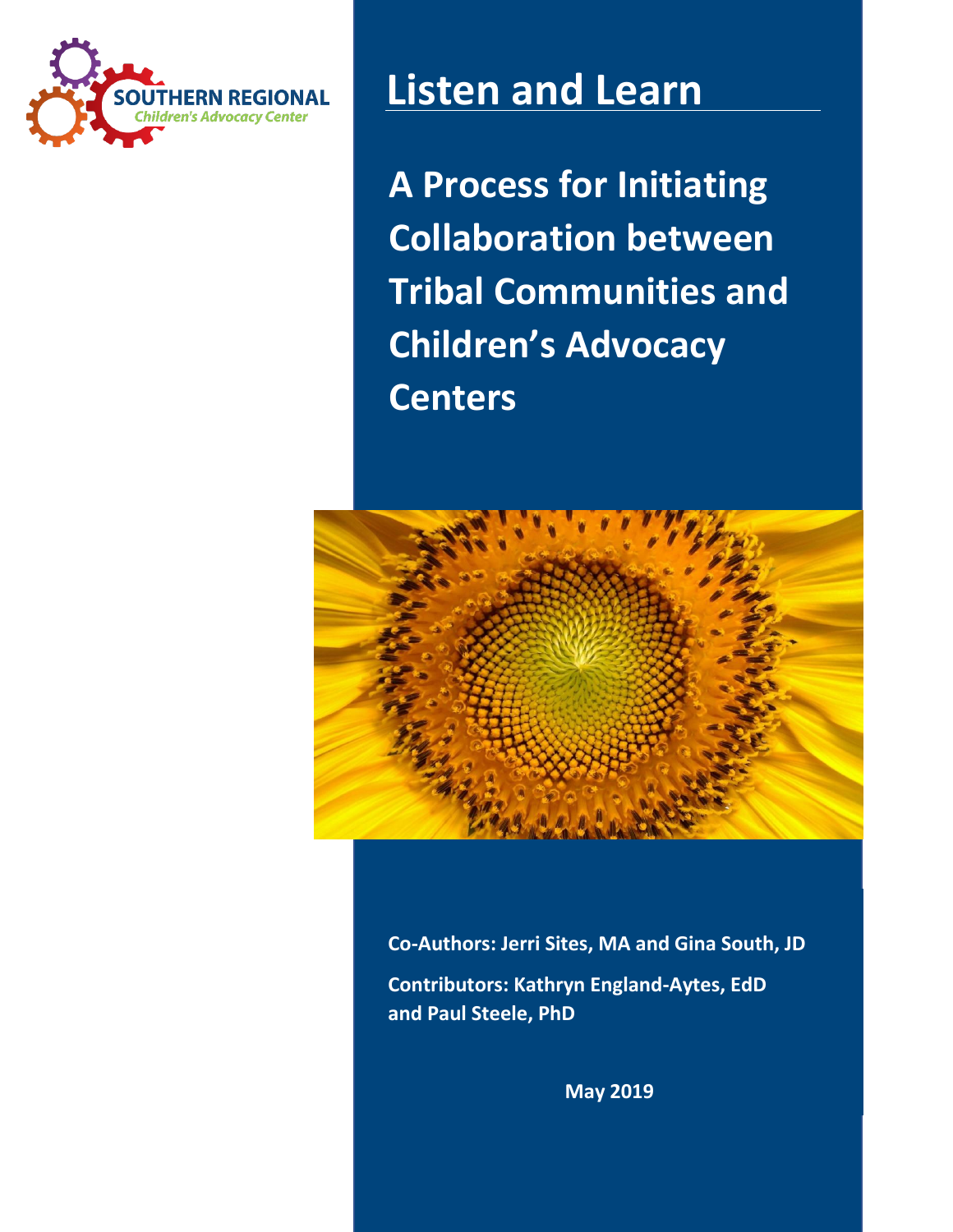he American Indian population in the United States has the highest rate of child abuse in the country. Native<sup>1</sup> children are 2.5 times more likely to experience trauma than their non-Native peers (BigFoot, Willmon-Haque, & Braden, 2008). According to the U.S. Census Bureau (2012), there are 573 federally recognized tribes in the United States. Approximately 5.2 million people, or 2% of the population in the United States, identify as American Indian. While only 20% of American Indians live on Indian land, such as reservations or trust land, 78% live outside of Indian land in urban, suburban, and rural communities. The American Indian population has the highest rate of child abuse in the country at 14.2 cases per 1,000 children (U.S. Department of Health and Human Services, 2018). These staggering statistics alone pose a challenge for helping professionals in the response to and intervention of child abuse and neglect in Indian Country. Coupled with historical trauma, jurisdictional issues, and a lack of culturally sensitive resources, state and federal agencies, as well as non-profit organizations, often struggle making a connection with tribal communities when attempting to serve Native American families in a collaborative manner. While the Children's Advocacy Center (CAC)/Multidisciplinary Team (MDT) model has been widely adopted throughout the United States as best practice in responding to child abuse, it has yet to be adopted in Indian Country. T

 $\overline{a}$ 

<sup>1</sup> Different people have different preferences regarding terminology in this area. The name by which it is polite to call a group of people is sometimes in flux and changes over time as political and social perceptions change. American Indian and Native American are both accepted terms for referring to Indigenous peoples of North America and may be considered synonymous. Native American is a broader designation because the U.S. government includes Hawaiians and Samoans in this category. Some Indigenous people in the U.S. prefer American Indian to Native American. Whenever possible, if known, it's best to use specific tribal affiliation, for example Navajo, Hopi, Cherokee, rather than a generic term (American Psychological Association, 2018).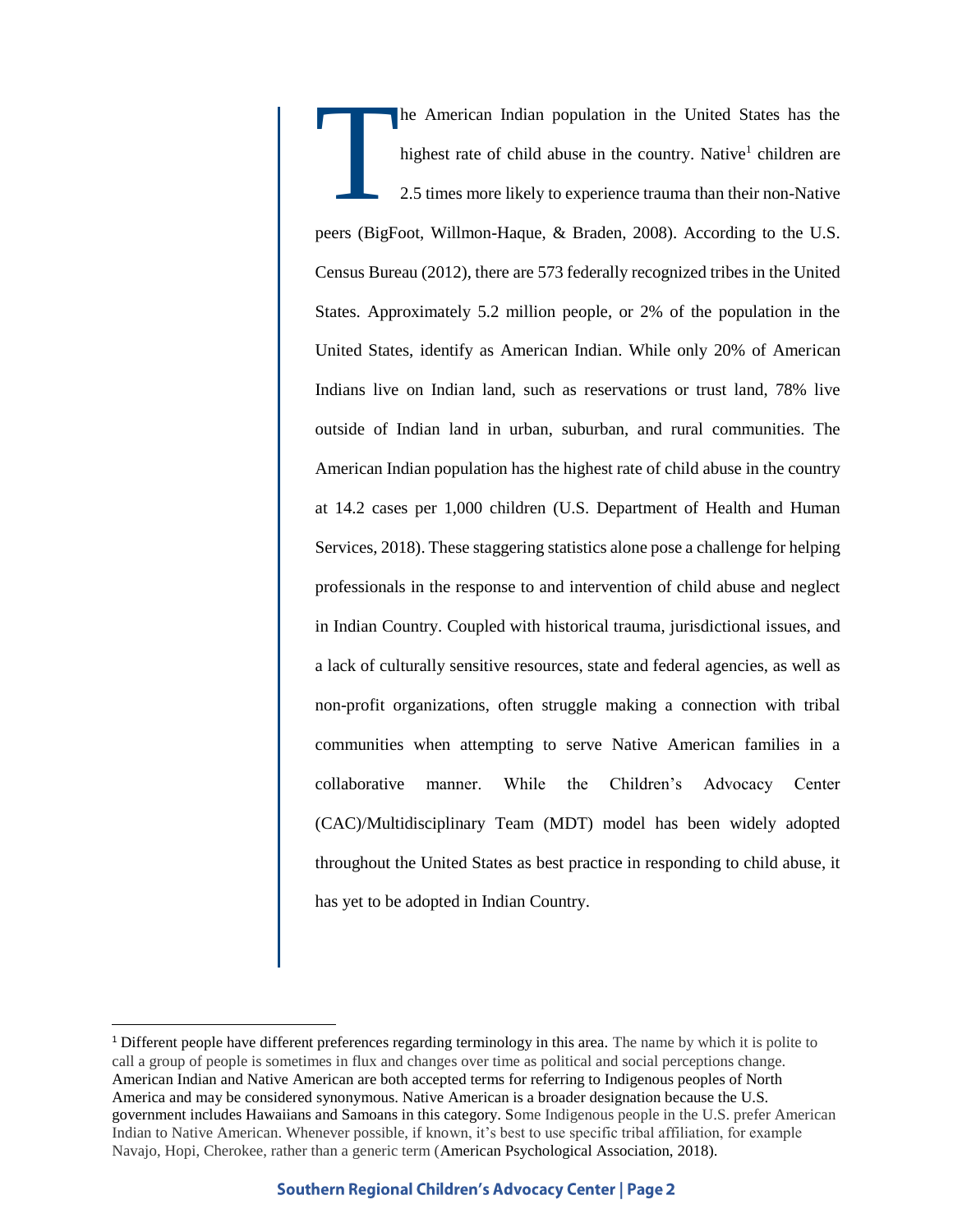Throughout the United States, there are now more than 1,000 CACs that served more than 300,000 children in 2018, and the CAC/MDT model has been implemented in more than 33 countries throughout the world (National Children's Advocacy Center, 2019). A CAC is a child-friendly facility in which law enforcement, child protection, prosecution, mental health, medical, and victim advocacy professionals work together to investigate abuse, help children heal from abuse, and hold offenders accountable (www.nationalchildrensalliance.org). The MDT response is the foundation of the CAC model and ensures that the agencies involved in the investigation and treatment of child abuse work together to reduce trauma and provide healing and justice to children and families.

# **The "Listen and Learn" Concept**

In an effort to address the disparity in services available to Native American children and families involved in cases of child abuse, the Southern Regional Children's Advocacy Center (SRCAC), a project of the National Children's Advocacy Center, and the Native American Children's Alliance (NACA), an independent, non-profit organization committed to helping end child abuse and neglect in Indian Country, have been working together to implement "Listen and Learn" programs within the region served by SRCAC. The concept was developed by attorney Gina South, former State Director of the Alabama Network of Child Advocacy Centers (ANCAC) and current board member of NACA. The first Listen and Learn program was piloted in Alabama in July 2017, in collaboration with the Poarch Creek Band of Indians and the Alabama ANCAC. A second Listen and Learn took place in May 2018, in Wyandotte, Oklahoma, and was a collaborative effort among SRCAC, NACA, Wyandotte, Quapaw and Seneca-Cayuga Nations, and the Children's Advocacy Centers of Oklahoma (CACOK).

#### **The Purpose and Goals of a Listen and Learn**

The purpose of the Listen and Learn program is to simply introduce the concept of the CAC/MDT model to tribal communities that do not have access to or utilize those resources at the local level. The value of Listen and Learns is that each program is tailored to incorporate the specific dynamics related to the tribe (or tribes) participating, in an effort to introduce the concept of collaborating with state, local, federal, and non-profit agencies through the multidisciplinary approach. This program can be delivered to communities where a CAC exists and has the capacity to expand services to support Indian populations within their service area, or in communities that lack CAC services but where Native Americans are interested in learning about the model.

If a CAC or a tribe expresses an interest in hosting a Listen and Learn, it is recommended that representatives from the Regional CAC, the state Chapter, and NACA form a "Listen and Learn team" and conduct a gap analysis to determine whether CAC services are being provided to Native American populations within the state. If there is an existing CAC in an underserved area that is able to expand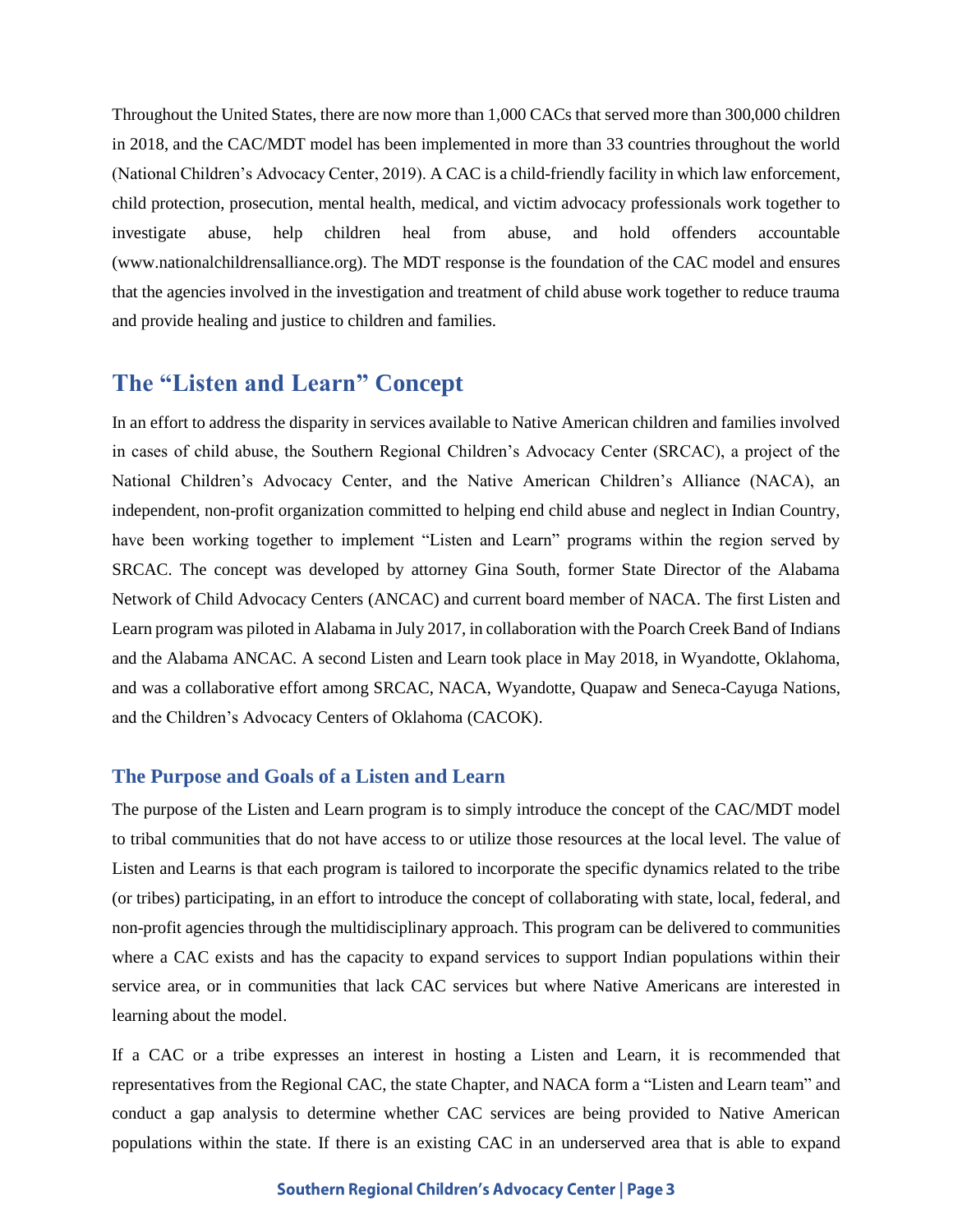services, the Regional CAC, state Chapter, and NACA will work with that CAC to begin reaching out to local tribal communities to introduce the concept of the Listen and Learn.

The two primary goals of the Listen and Learn program include: *1) Open the conversation*; and *2) increase collaboration* among tribal officials, MDT members, and CAC staff to increase access to services to Native children and families.

#### **How the Listen and Learn Concept Can Be Beneficial When Working with Tribes**

An important premise of a Listen and Learn is the concept that underserved communities are also unheard communities. The amount of contact that exists between underserved communities and the dominant culture are often so few that the service providers are unaware of the needs, historical interactions, and societal structure of the underserved community. The term "Listen and Learn" comes from the idea that the dominant culture—once it has resolved to participate in providing investigative and healing services to the underserved community—pauses its own procedures for advancement, listens to the previously unheard voices, and learns about the culture before attempting to forge ahead with program development.

Listening sessions [\(Six Ways to Run a Listening Session\)](https://training.npr.org/audio/six-ways-to-run-a-listening-session/) are a typical, but often an overlooked step in improving relationships between members of dominant cultures and minority groups. Focused, active listening to minority voices allows dominant cultures to gain a better understanding of how the underserved community approaches societal relationships; how they address crime and punishment; and what their goals are for their children . . . their own future leaders. Listening to their voices and learning about their culture is vital when building strong relationships that will be the basis for future collaborative success.

Throughout history, tribes have had negative interactions with the dominant culture. From having their homes burned by settlers to being given blankets deliberately contaminated with smallpox, Native communities have faced hundreds of years of animosity and violence from both their neighbors and the ever-encroaching policies of the U.S. government. Unpleasant as it is to hear about, having knowledge of the federal policies of genocide, removal, re-education, relocation, and assimilation, will help CACs, MDTs, and other service providers appreciate the deep distrust that typically exists between Native populations and the communities that surround them (Wilkins & Lomawaima, 2001).

Because of this history, and the historical trauma that resulted from it, tribes are both accustomed to and skeptical of outside groups that come in from the dominant culture and offer goods, services, and assistance. Tribes are understandably skeptical when the dominant culture arrives on their doorstep with offers of help, simply because every other interaction with the dominant culture began in much the same way but ended badly. Furthermore, the groups offering assistance often don't take into consideration the culture and practices of Native people. In many cases, assistance is offered to "fix" an issue that is a perceived to be a problem based on the beliefs and practices of the dominant culture, but it may not actually be a problem at all for the Native community, hence, the "learn" portion of the "Listen and Learn" is a critical part of the process.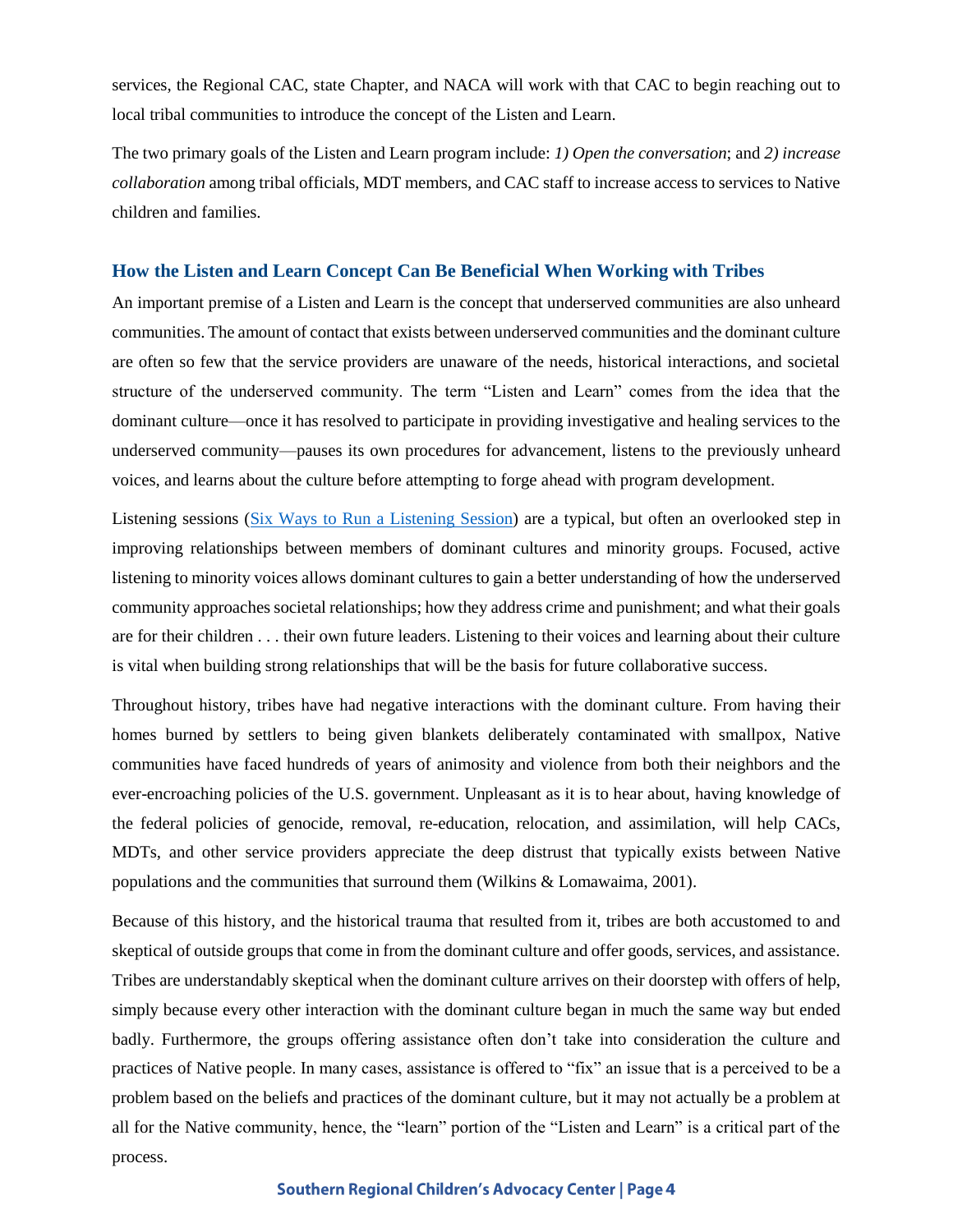#### **Native American Children's Alliance (NACA)**

The use of an American Indian intermediary group, such as the Native American Children's Alliance (NACA), is an essential element of the Listen and Learn. NACA is composed of Native professionals who are committed to the concept of CACs, experienced in investigating and prosecuting crimes against children, and knowledgeable about Native issues. Deeply acculturated Natives, like NACA members, understand the inherent apprehension that tribes have toward outside organizations. Utilizing NACA to assist with setting up and executing the Listen and Learn can help overcome any apprehension that the tribe may have about the program. Additionally, NACA's involvement can help establish trust between the tribe and the CAC that will serve as a strong foundation for future collaboration.

With an understanding that every single tribe and Native community is different and that tribes are independent sovereign nations, NACA will assist with planning a program in a manner that is culturally appropriate, culturally sensitive, and dedicated to developing connections that will lay a foundation for the success of the multidisciplinary process.

#### **Planning and Conducting a Listen and Learn**

The preparation and planning stage for a Listen and Learn is the most critical part of the process for building a relationship between the representatives of the CAC (including the MDT) and the targeted tribal group. The Listen and Learn team will work together with the local CAC and tribe(s) to plan the event. A representative from NACA will begin the process by making the initial contact with the tribe. From that point, the Listen and Learn team will host joint conference calls or video conferences with representatives from the tribe and CAC to develop the plan and agenda for the Listen and Learn. Video conferences will cover initial introductions, program goals, program agenda, the program day, obstacles faced by the groups in the past, and any other issues of concern. For the purpose of future evaluation, it is recommended that the Listen and Learn team identify one person from the team to document the preparation and planning discussions, and that the team work with the tribe to develop a culturally sensitive process to create a workplan during the Listen and Learn event. After the Listen and Learn, a follow-up conference call should be scheduled to discuss what went well and what didn't, the results from the program survey, outcomes, and future relationship goals.

A typical program day includes the following: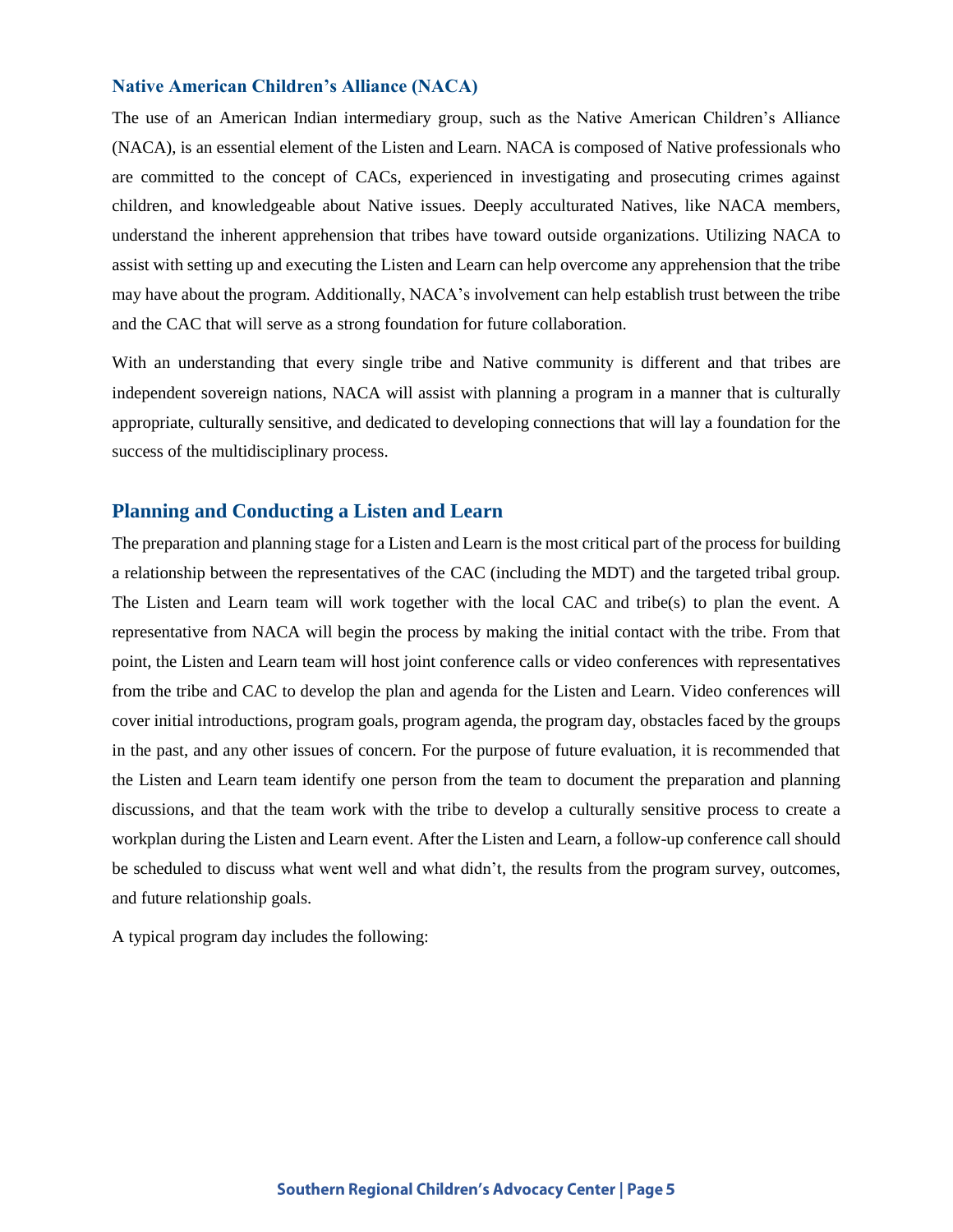#### **Morning session**

- Welcome statements from representatives of the tribe, CAC, and NACA
- An opening ceremony by the tribe
- Cultural presentation by the tribe
- Historical trauma by NACA
- Tribal government and structure by the tribe

#### **Afternoon session**

- Successes of the tribe
- Challenges faced by the tribe
- Circle (roundtable) discussion moderated by NACA
- Development of Listen and Learn workplan with achievable goals
- Identifying individuals who will participate in follow-up conference calls
- Scheduling the follow-up call

#### **Cultural Considerations**

When collaborating with various Indian nations and tribal entities, there are many cultural considerations that are helpful to take into account. Every single group is different, with its own unique history, language, style of dress, customs, governmental structure, and traditions. That said, there are a few commonalities that many Native people share. Among them are the concepts of Elders, time, and sacred locations.

Because they carry the history, wisdom, and knowledge of tribal customs, the Elders or the oldest members of the tribe, are held in high regard and are to be honored as living treasures of the tribal group [\(Native](https://www.indiantime.net/story/2009/07/09/culture/native-american-beliefs/2751.html)  [American Beliefs, July 9, 2009\)](https://www.indiantime.net/story/2009/07/09/culture/native-american-beliefs/2751.html). The Elders are the group that provides leadership and historical reference and should always be treated with honor and respect. The Elder may be more or less involved in the Listen and Learn planning process, depending on the tribe. Tribal members are taught from childhood that Elders are to be consulted and listened to, due to the fact that most tribes pass knowledge of history, culture, and traditions down through storytelling and oral histories.

Time is an important factor to take into consideration. Directors and administrators are working on grant cycles and reporting deadlines, but most Native people will refer to "Indian time" as the schedule that guides them [\(Indian Country Today, 2018\)](https://newsmaven.io/indiancountrytoday/archive/a-look-at-indian-time-L3By8c5BlE2QAyslKlzFFQ/). Prior to colonization, tribes were guided by the sun, seasons, and weather. That concept carries over into the belief that things will happen when they should happen, based on all the unknown circumstances that exist.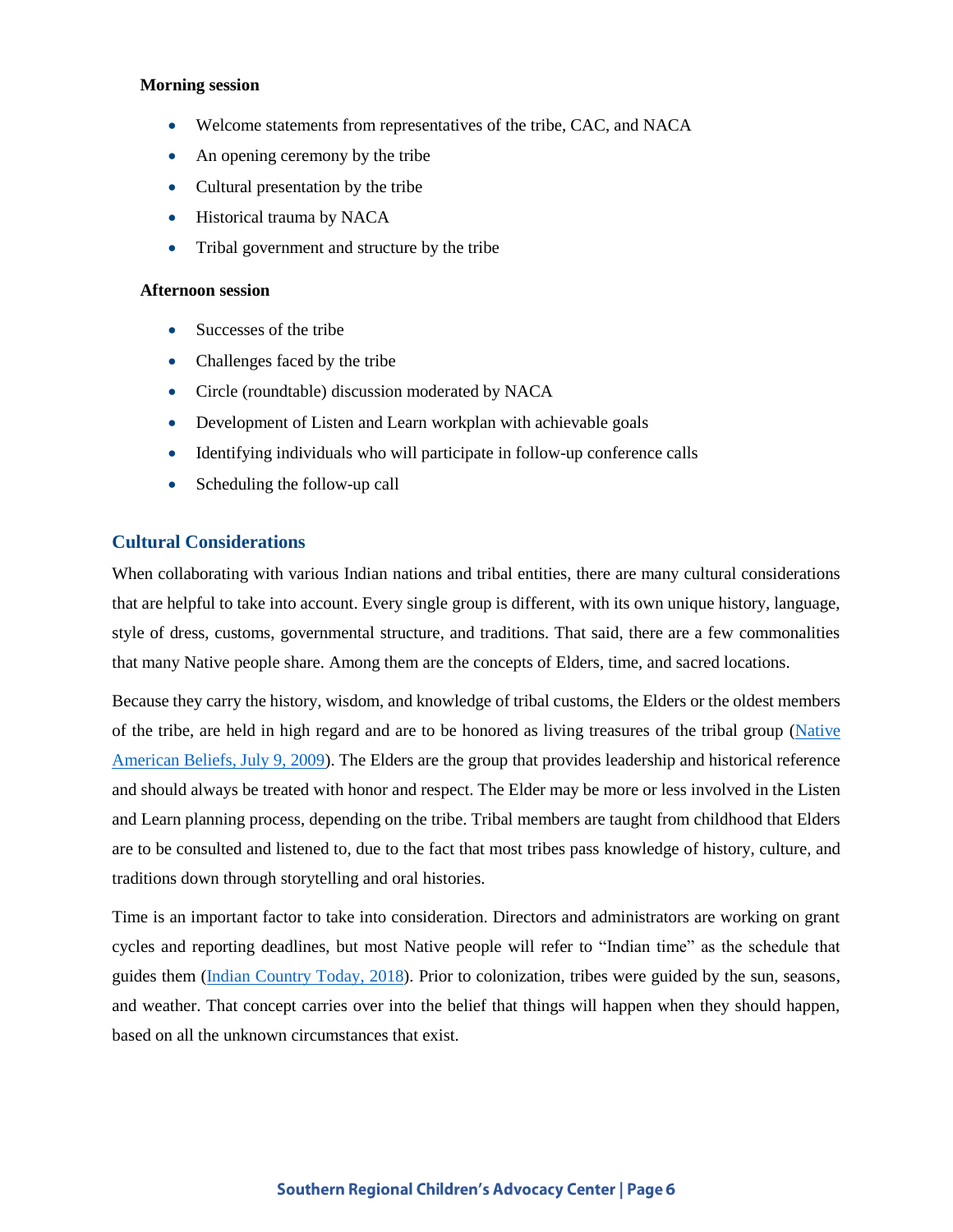The concept of sacred locations is another important element. The Choctaw Tribe, for example, named their original mound "Nanih Waiya" or "mother land," which is a reference to the concept that their people were born and died in a specific location (Lloyd, 2017). The blood of the people was connected to that location, and therefore, the spot was honored throughout history. The magnanimity of this concept can be sobering when considering that each one of the 573 federally recognized tribes currently in the United States had its own sacred locations prior to colonization.

Understanding the significance of Elders, time, and sacred locations to Native people will provide context to the significance of the following points:

- When planning an event with the tribe, the NACA representative should lead the discussion and ask how Elders can be included, keeping in mind that when talking to Elders, they are not to be rushed.
- Build extra time into your planning schedule when setting deadlines for planning the event.
- The Listen and Learn should be located on tribal property, if possible. Many tribes will have community centers, casinos with conference rooms, or specific locations for such events.
- Anticipate obstacles and be creative with solutions. Ask yourself, "What have I NOT tried?"
- If tribal members don't return calls or seem difficult to connect with, try a different method and don't take silence personally–keep trying to make contact. Silence does not indicate a lack of interest, rather, it can indicate that options are being considered, and key players are still being consulted.
- NACA, or Native individuals with connections to the tribe, will make initial contact with the tribe and will access tribal capacity, strengths, and needs prior to an in-person meeting with the Listen and Learn team.
- The Listen and Learn team (NACA, the Regional CAC, and state Chapter) will schedule an inperson visit with the tribe prior to the program. This visit can occur at any time prior to the daylong program, but ideally should occur as soon as possible once the date is set for the event. When meeting with tribal leaders, consider offering the following statements:
	- We want to learn more about your tribe's history and culture.
	- We would like to learn about your government.
	- We would like to meet your representatives.

Plan to take a small gift, a token of appreciation that will represent your organization. Once the Listen and Learn has been planned and scheduled, NACA will travel to the tribe a day early and will meet with representatives.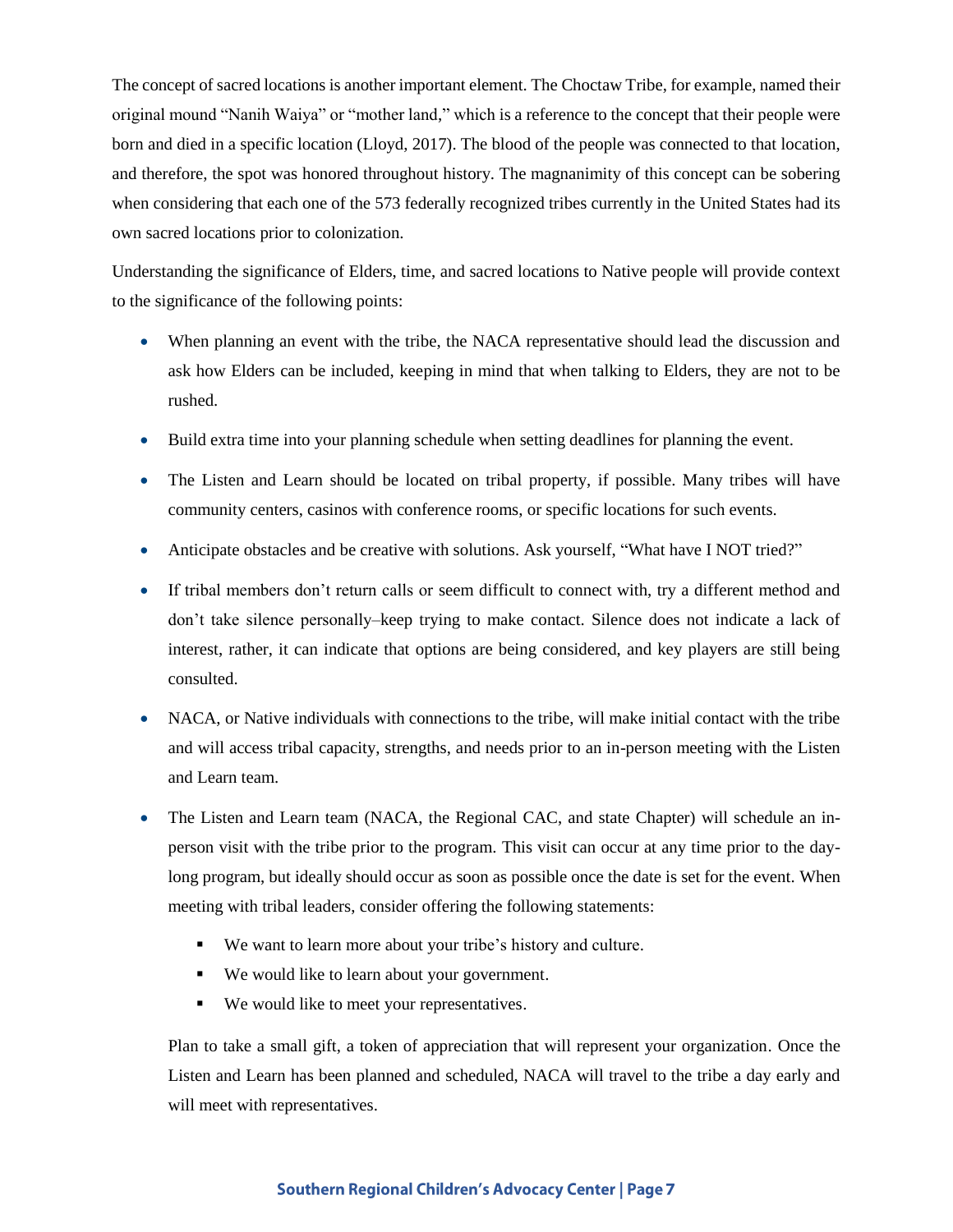- Include a cultural demonstration of some type as part of the Listen and Learn, so that the tribe can "show" who they are, what they are about. This cultural demonstration could be a ceremony, song, prayer, storytelling session, or a game demonstration, like stickball, a traditional game played by many tribes. Ask if the demonstration could involve children, as this will provide perspective for the dominant group's team members attending the event.
- See if the tribe, neighboring businesses, or the local CAC can sponsor lunch.
- Do not eliminate the end of the day circle (roundtable) discussion, as it serves as an important part of the process. In addition to a circle serving as an equalizer that enhances group discussions, it allows participants to get a feel for what types of issues are unresolved, express thankfulness to the other participants, and it is an opportunity to make professional connections. Furthermore, circles are a symbol of special significance to tribal members, demonstrating connections to each other, the past, and the future.
- If goals for future collaboration are shared in the circle discussion, this should be documented by a member of the Listen and Learn team.
- A plan for follow-up should be in place before the end of the session. This will allow for continued support and technical assistance for the tribe, CAC, MDT, and state and local agencies to ensure practices are implemented to better serve Native children and families.

### **Costs Associated with a Listen and Learn**

Costs for a typical two-day Listen and Learn program with 30–60 participants will include travel expenses (airfare, ground transportation, meals, lodging) for one to three NACA representatives, as well as administrative and support costs for planning and implementation of the event. If you are using NACA to act as an intermediary with the tribe, there is an additional cost for one additional day and night of preparation immediately prior to the Listen and Learn.

Costs to host previous Listen and Learns have ranged between \$10,000–\$12,000, with some assistance from the tribes for conference space and administrative costs.

## **Summary**

The beauty of the Listen and Learn concept is that it can be tailored to the needs of the community. NACA will work closely with the Regional CAC and the state Chapter to identify gaps in service, then will connect directly with local agencies and tribal communities to determine services that are in place, learn about strengths and challenges they are facing, and strategize how to move forward to work better together. The four Regional CACs (Midwest, Northeast, Southern, and Western,) plan to continue to promote Listen and Learn programs and partner with NACA when they take place within their respective regions.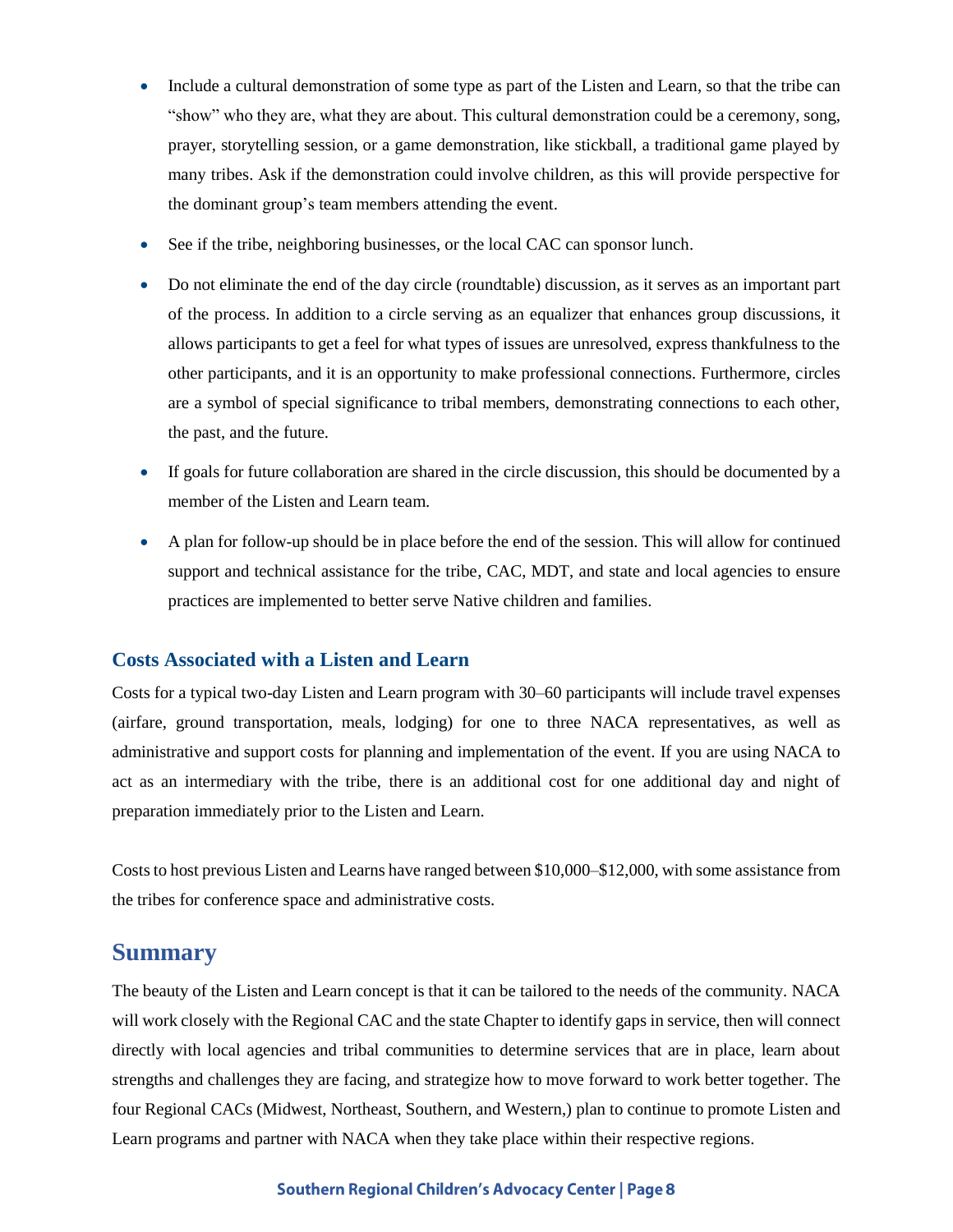A Listen and Learn can also provide the benefit of equipping tribally driven programs to build the skills and capacity necessary to respond effectively to child abuse within tribal communities, particularly given the limitations of existing data and evidence-based practices and with the large number (573) of federally recognized tribes in the United States. The Listen and Learn concept within tribal communities is new, but over time, the goal is to be able to assess the effectiveness of the program.

# **Hosting a Listen and Learn in Your Community**

Team members would be happy to speak with you about hosting a Listen and Listen in your community. Below are their contact information:

- If you are a member of a tribe, contact Geri Wisner (geri\_wisner@yahoo.com) from NACA.
- If you are from a CAC or state Chapter, contact the appropriate individual depending on where you are located:

Within the Midwest Region, contact Kori Stephens (kori.stephens@childrensmn.org)

Within the Northeast Region, contact Tony DeVincenzo (tony@nrcac.org).

Within the Southern Region, contact Jerri Sites (jsites@nationalcac.org).

Within the Western Region, contact Patty Terzian [\(pterzian@rchsd.org\)](mailto:pterzian@rchsd.org).

© 2019. Southern Regional Children's Advocacy Center. All rights reserved.

Preferred citation: Sites, J., & South, G. (2019). Listen and Learn: A Process for Initiating Collaboration between Tribal Communities and Children's Advocacy Centers. Huntsville, AL: Southern Regional Children's Advocacy Center.

This publication may be reproduced and disseminated electronically or mechanically in its entirety without permission from the copyright holder. Proper citation and credit should be provided in any reproduction in whole or in part.

This project was supported by Grant No. 2016-CI-FX-K002 awarded by the Department of Juvenile Justice and Delinquency Prevention, Office of Justice Programs, U.S. Department of Justice. Points of view or opinions in this document are those of the authors and do not necessarily represent the official position or policies of the U.S. Department of Justice.